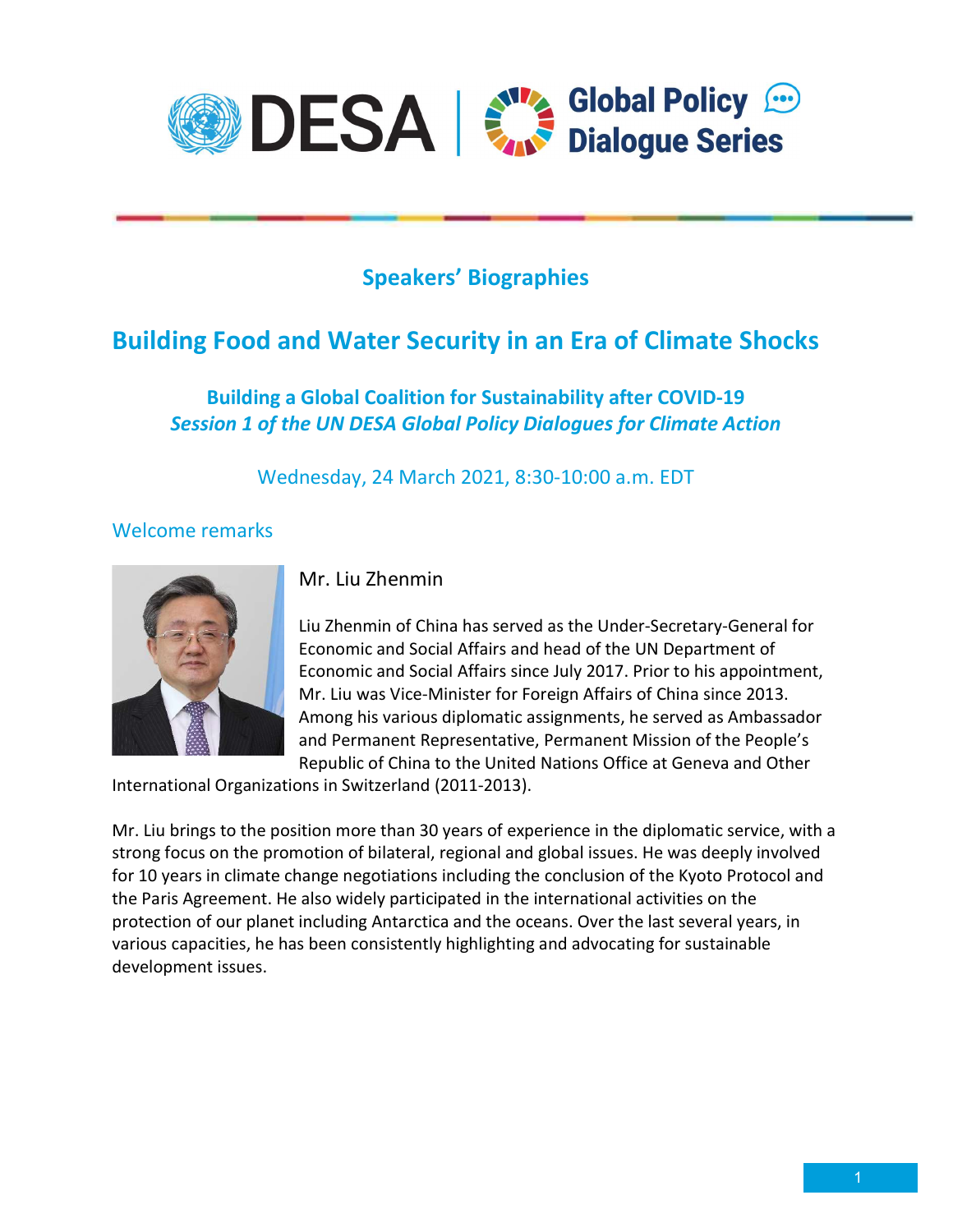### Keynote remarks



### Mr. Qu Dongyu

Qu Dongyu, who took office on 1 August 2019 as Director-General of the Food and Agriculture Organization of the United Nations, has spent his life working on how to make sure the world is fed.

Born in 1963 to a rice-growing family in China's Hunan Province, Qu studied horticultural science at Hunan Agricultural University and then plant breeding and genetics at the Chinese Academy of Agricultural Sciences. He later added environmental science to his

knowledge portfolio while earning a PhD at Wageningen University, in the Netherlands.

He then progressed through a range of national and international activities, engaged simultaneously in science and management, all during a time when China's reform and opening-up process led the country to dramatically reduce poverty and hunger in a country with 20 percent of the global population, 9 percent of the world's cultivated land, and where over 90 percent of the rural population is engaged in small holder farm operations working less than 3 hectares. Before coming to FAO, Qu served as China's Vice Minister of Agriculture and Rural Affairs.



#### Mr. Amir Mahmoud Abdulla

Amir Mahmoud Abdulla became the Deputy Executive Director of the World Food Programme in March 2009. Since February 2017, he has led the successful implementation of the new corporate architecture aligning WFP's strategy, human resources, programme structure, financial management, and planning, monitoring and reporting to help achieve the Sustainable Development Goals at country level. In addition to his responsibilities as deputy principal, he currently oversees the Executive Board Secretariat and the

divisions providing key support to WFP field operations worldwide: Emergency Operations, Supply Chain Operations, and Security.

In 2015 and 2016, Mr Abdulla was based in New York to enhance WFP's engagement with the United Nations system, Member States and key stakeholders. In addition to his WFP responsibilities, he was appointed Vice-Chair of the United Nations Development Group (UNDG) from January 2016 until November 2017 and facilitated the inter-agency discussions around the repositioning of the United Nations development system to deliver on the 2030 Agenda and related reform initiatives.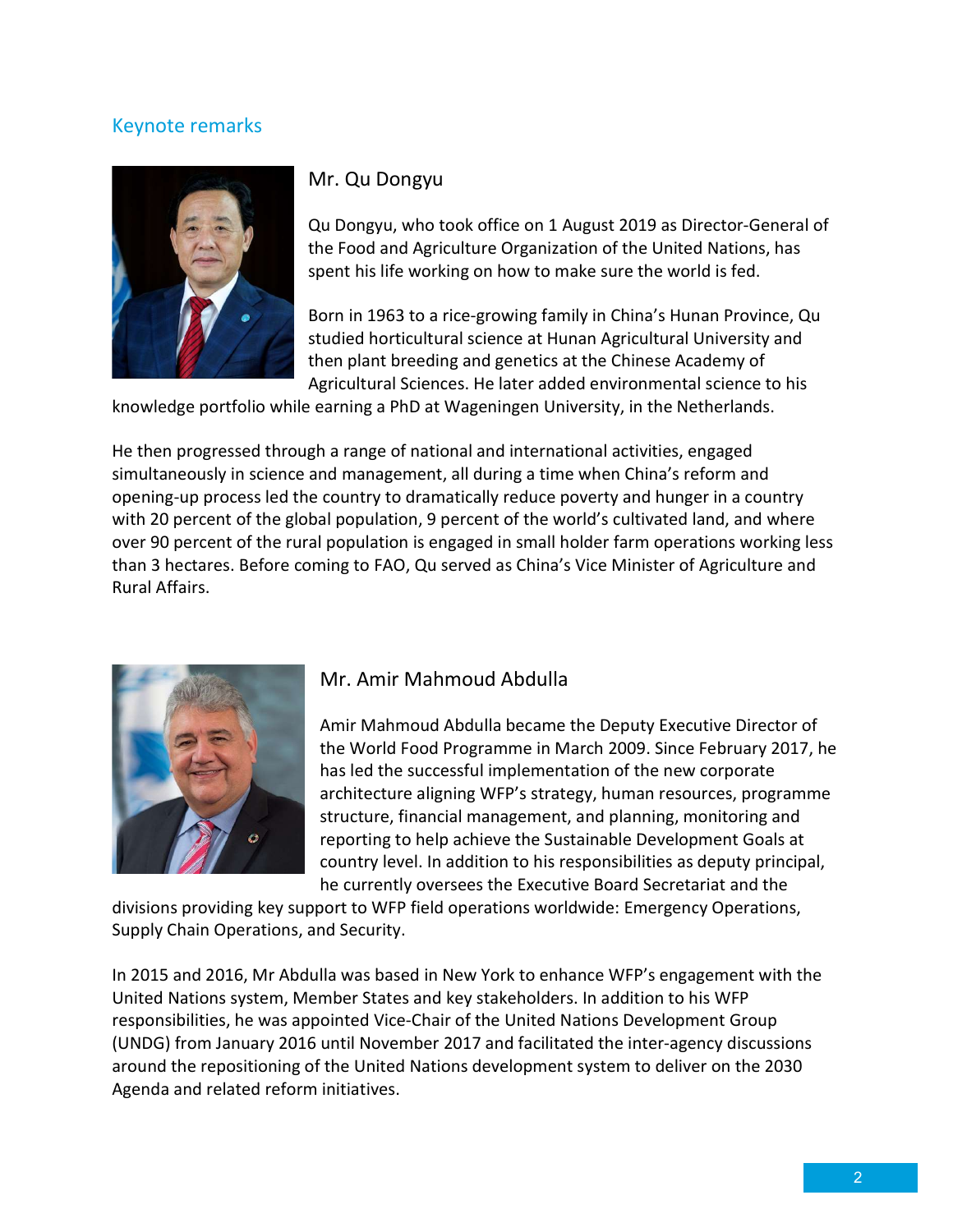Prior to joining WFP as logistics officer in 1991, Mr Abdulla was a Branch Manager in Juba and Port Sudan for the shipping and forwarding company Transintra, and Assistant Area Manager for the engineering company Burmeister & Wain Scandinavian Contractor in the Sudan. He also taught at the American School and Comboni College in Khartoum.

Mr Abdulla is a graduate of the Imperial College of Science and Technology, London University, where he read Electrical Engineering and graduated in June 1978 with a BSc Honours degree. He is an Associate of The City & Guilds of London Institute. A national of the Sudan and the United Kingdom, Mr Abdulla was born in Khartoum in 1957.

### **Moderator**

Ms. Fiona Harvey, journalist, The Guardian

Fiona Harvey is an award-winning environment journalist for the Guardian. Prior to this, she worked for the Financial Times for more than a decade. She has reported on every major environmental issue, from as far afield as the Arctic and the Amazon, and her wide range of interviewees include Ban Ki-moon, Tony Blair, Al Gore and Jeff Immelt.

## Discussion 1: Ensuring sustainable access to water and food for all in an era of climate shocks



Ms. Cherrie Atilano

Cherrie Atilano is the Founding Farmer, CEO and President of AGREA Agricultural Systems International, Inc., a for-purpose and inclusive business, that is creating the first replicable one-island economy that is zero hunger, zero waste, and zero insufficiency, through the "Ecology of Dignity" approach. AGREA aims to help eradicate poverty for farming and fishing families in order to alleviate the effects of

climate change and establish food security in the Philippines.

Ms. Atilano started teaching farmers at the age of 12, has 22 years of vast experience in Sustainable Food Systems. She graduated top of her class - Magna Cum Laude at the Visayas State University, with a BS in Agriculture, Major in Horticulture specializing on tissue culture.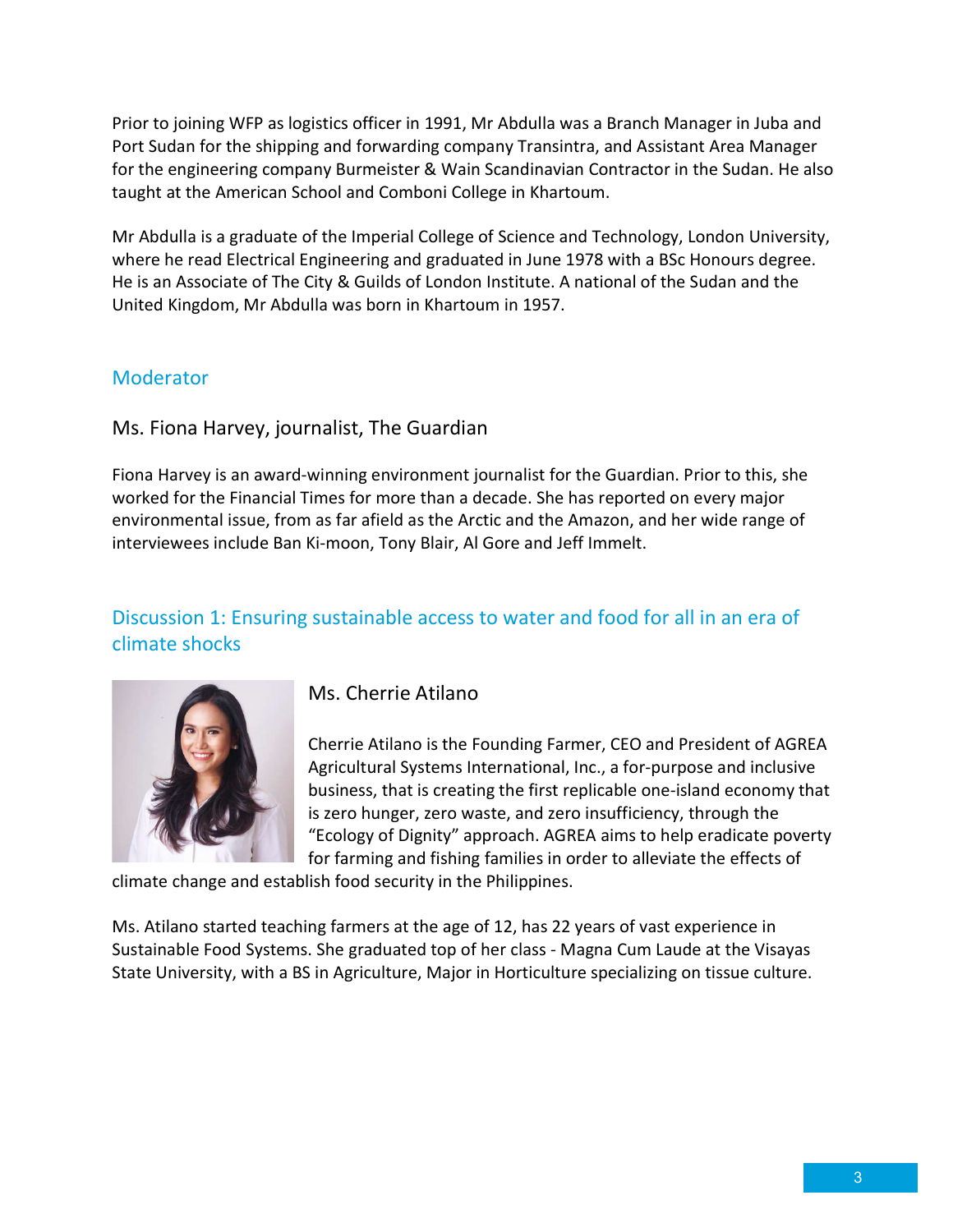

#### Ms. Betty Chinyamunyamu

Betty Chinyamunyamu is a Development Economist with extensive knowledge and experience in agribusiness development, food security, rural development, project development and management, policy and advocacy, farmer organization development and management, and women's economic empowerment.

She is currently the Chief Executive Officer for the National Smallholder Farmers' Association of Malawi (NASFAM)—Malawi's largest independent smallholder farmer organization, with a membership of over 130,000 farmers. Previously, she worked as a Policy and Programmes Manager for the Smallholder Agribusiness

Development Project, an agribusiness project managed by ACDI/VOCA. She has also held various positions in NASFAM including Programmes Manager; Development Director; and Deputy CEO during which time she has engaged extensively with Malawi's policy processes.

Dr. Chinyamunyamu is a Board member of several organizations in Malawi and the Southern Africa region. She is a member of the Core Advisory Panel of the National Planning Commission, a member of the Reserve Bank of Malawi Monetary Policy Committee, Board member of the parastatal Malawi Investment and Trade Centre, Vice Chair of CISANET (Civil Society in Agriculture Network), Trustee of the Economics Association of Malawi (ECAMA) and Board member of Agricultural Commodity Exchange for Africa (ACE). She has a bachelor's degree in Economics (distinction) from Chancellor College, University of Malawi; a master's degree in Development Studies (distinction) from the University of Cambridge (UK); and a PhD from the University of Leeds (UK).



#### Mr. Mark Gordon

Mark Gordon, Head of the Asset Creation and Livelihoods Unit at the World Food Programme, is an international development and humanitarian response professional with over 20 years of experience with local and international non-governmental organizations and the UN in Africa, South-East Asia, Central Europe and Central America. Since 2002 Mark has worked for WFP in the areas of emergency

assessment and programme design. Prior to serving as Chief of the Asset Creation and Livelihoods Unit, Mr. Gordon served as a Senior Programme and Policy Adviser for WFP in Somalia and South Sudan.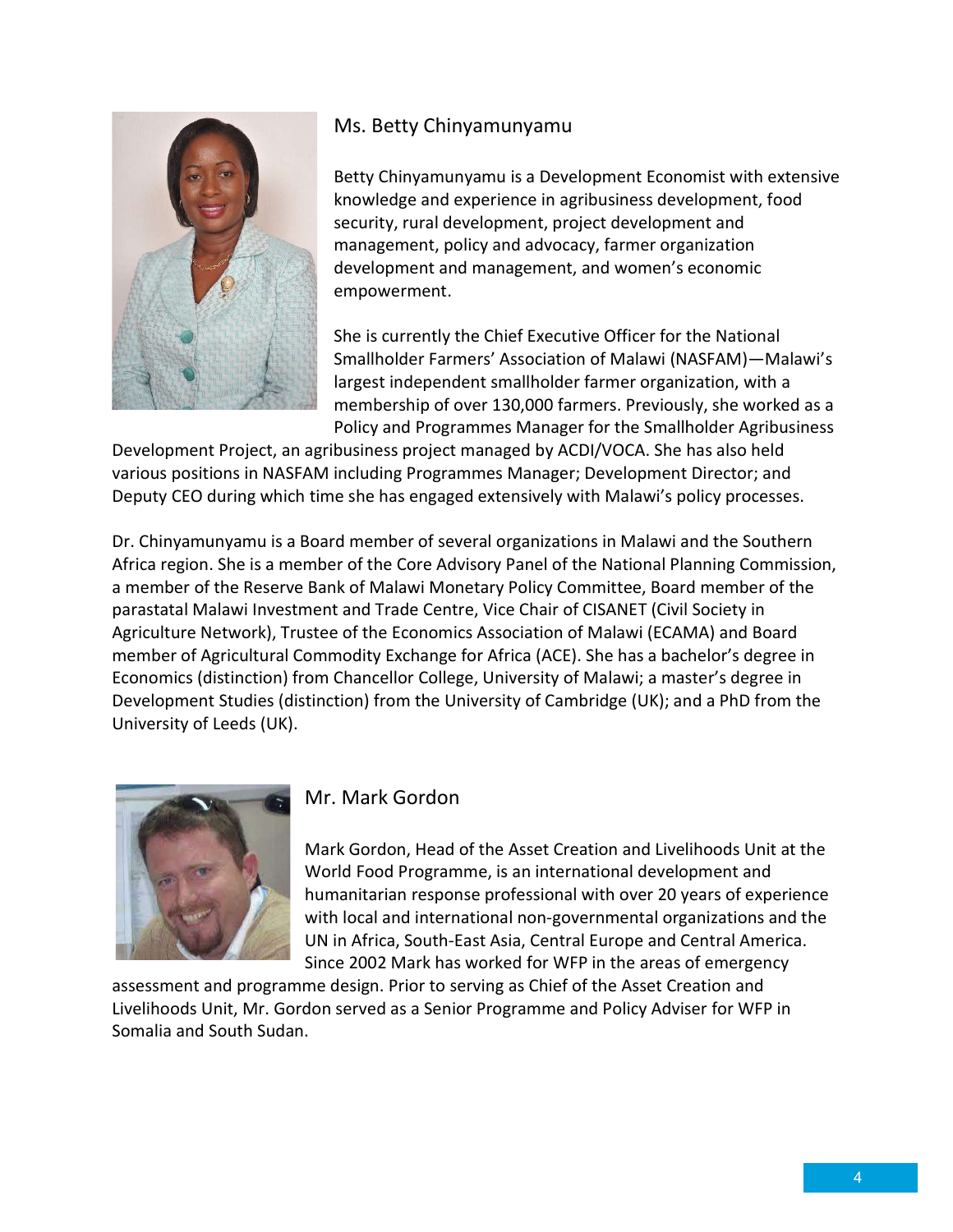

## Mr. Mike Khunga

Mike Nkhombo Khunga is a nutritionist professional with 4 years' experience working with civil society, the private sector, and government to address high levels of stunting in Malawi. Mr. Khunga is a part of the Civil Society Organization Nutrition Alliance (CSONA), where he focuses on nutrition budget analysis to reveal the nutrition financing gap. He also trains local media to develop programmes that

will increase community awareness of nutrition. He is also the youth chair of Action Track 5 on building resilience to vulnerabilities, shocks and stress, of the UN Food Systems Summit to take place in September 2021.

Mike campaigns for youth participation in nutrition platforms by featuring on TV and radio programmes.



## Ms. Sasha Koo-Oshima

Sasha Koo-Oshima has nearly 30 years of experience in international assistance, policy development in agriculture water and environment/natural resource management, integrated land and water management, and land management and restoration. Currently, she is the Deputy Director and Head of Water at the UN Food & Agriculture Organization (FAO), leading programs on

agricultural water development, land restoration, and governance, geospatial data, and integrated water resources management with linkages to climate, energy, health and nutrition.

She formerly served as Senior International Advisor at the U.S. Environment Protection Agency (EPA) advising the Minister/Administrator of Environment, State Department, and was the Secretariat of the Organisation for Economic Co-operation and Development (OECD), where she directed and managed international environmental programs/compacts with donors agencies; i.e., public-private-partnerships, climate resilience, multi-stakeholder and multi-jurisdictional policy engagements, blended financing/resource mobilization, and effective policy governance in sustainable water and natural resource-agriculture management.

She serves in various Governing Boards of the World Water Council and the CGIAR's Water Land Ecosystems, and on Steering Committees in Agri-Environment of the OECD and UNEP Global Partnerships on nutrient management, circular economy, and has implemented and supervised a substantial set of country projects. In addition, she served on various international technical advisory panels for the GEF and the Ramsar Convention, in support of research and policy-making for planning and management.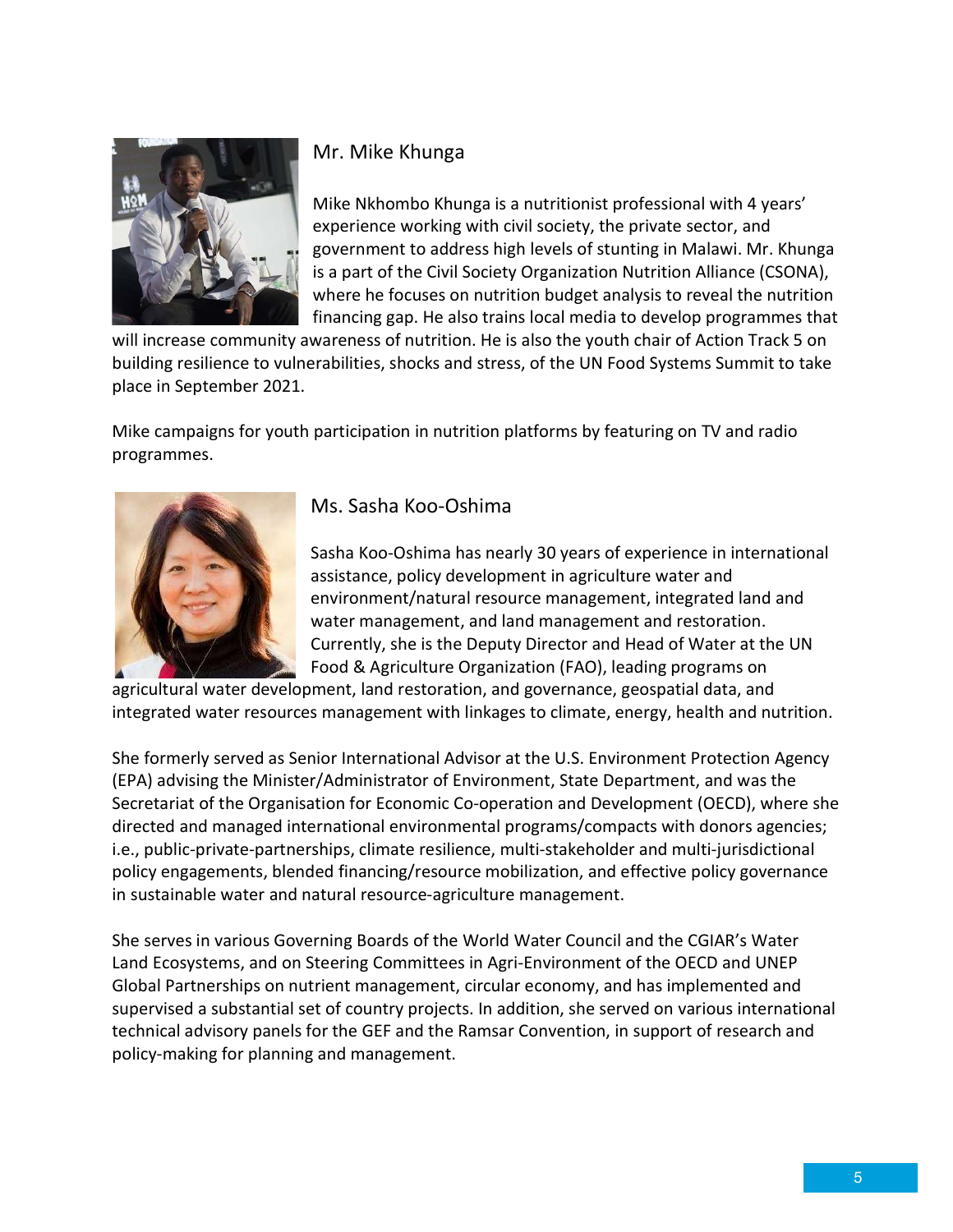## Discussion 2: Innovative solutions for improving access to clean and safe water



#### Mr. Samir Ibrahim

Samir Ibrahim is the CEO and co-founder of SunCulture. SunCulture develops and commercializes life-changing technology that solves the biggest daily challenges for the world's 570 million smallholder farming households. Samir is recognized as a Forbes 30 Under 30, Top Conscious Business Leader by Conscious Company Media, and a World Energy Council Future Energy Leader alumnus. Samir is also

on the Organizing Committee of Shikilia, a coalition of public and private sector organizations providing emergency cash transfers to low-income Kenyan communities.

#### Ms. Tania Eulalia Martinez Cruz

Tania Eulalia Martinez Cruz is an Ëyuujk indigenous woman from Tamazulápam del Espíritu Santo, Mixe, Oaxaca, México. She holds a multidisciplinary background, a B.Sc. in Irrigation Engineering from Chapingo Autonomous University, a MSc. in Agricultural and Biosystems Engineering from the University of Arizona and a PhD in social sciences at Wageningen University in the Netherlands. Currently, she is a postdoctoral researcher in public health and anthropology at the University of Greenwich in the United Kingdom working on nutrition, gender, and indigenous peoples' food systems in the Peruvian Amazon.

Ms. Martinez Cruz has collaborated in international development with different international organizations for more than 12 years. Among her topics of expertise are sanitary engineering, biofuels production, water management and irrigation, agricultural research and development, climate justice, gender and social inclusion, nutrition, and food sovereignty. She promotes the conservation of indigenous knowledge as key to the biocultural diversity of indigenous peoples and to tackle global problems. In 2018, she presented on these issues at the 1st High-Level Expert Seminar on Indigenous Food Systems at the Food and Agriculture Organization (FAO) in Rome, in 2019 in the Global Landscapes Forum in Bonn, Germany and the United Nations headquarters in New York and the virtual edition in 2020. She is a member of the Global-Hub on Indigenous Peoples´ Food Systems lead by the FAO and currently contributes to the Action Track #2 of the United Nations Food Systems Summit 2021.

She continues working with her Ëyuujk community and in 2020 she received "a baston de mando" (a symbolic wooden cane that her people use to confer authority/responsibility through their own self-governing structures and the community assembly) and she fulfilled a year of community service as the secretary of the Women's office to support the welfare of women in her community.